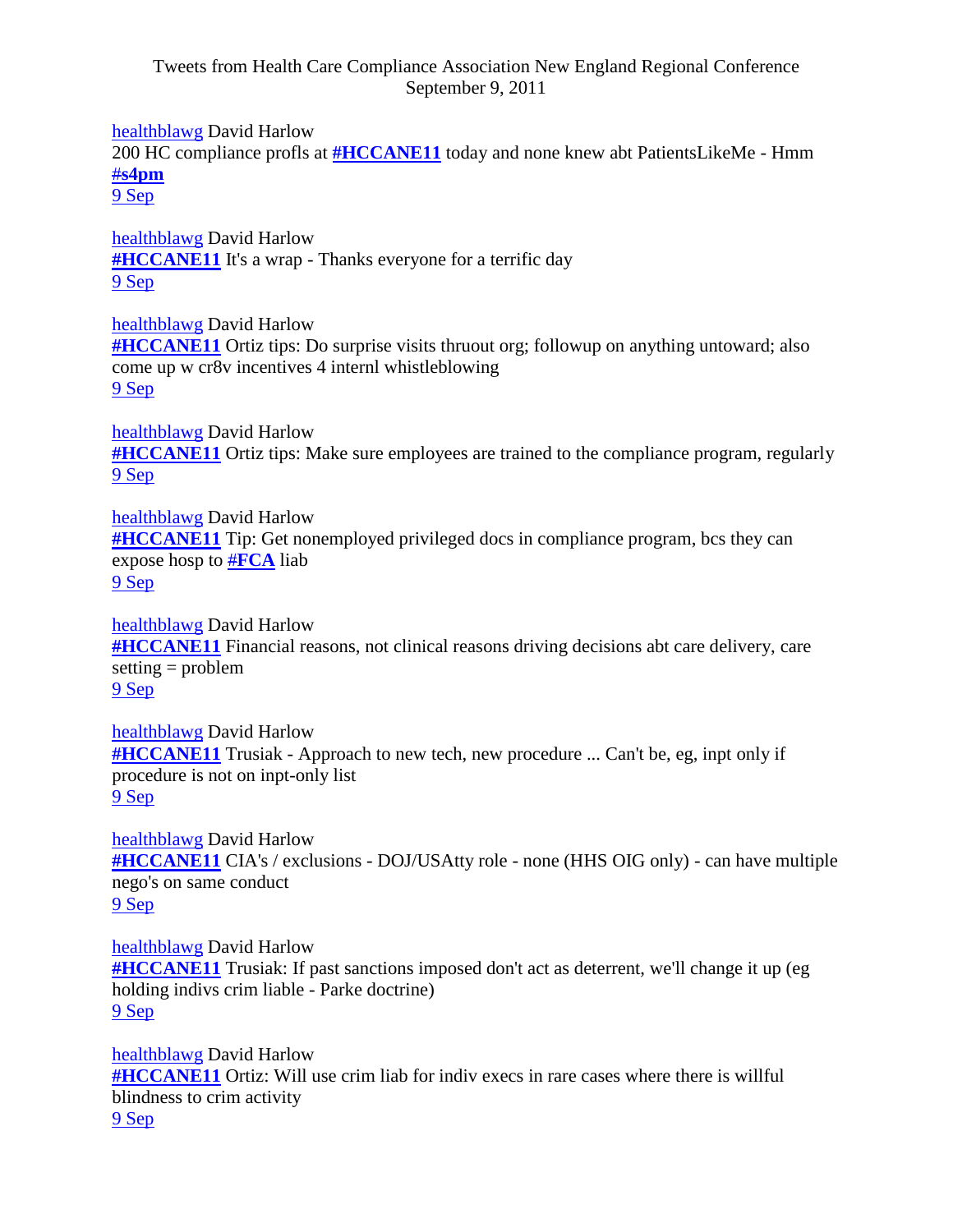[healthblawg](https://twitter.com/#%21/healthblawg) David Harlow  $\frac{\text{H}_{\text{H}_{\text{C}}}{\text{H}_{\text{H}_{\text{C}}}}}{\text{H}_{\text{H}_{\text{C}}}}$  Trusiak: Only goal = the truth. [9 Sep](https://twitter.com/#%21/healthblawg/status/112246427719184384)

[healthblawg](https://twitter.com/#%21/healthblawg) David Harlow **[#HCCANE11](https://twitter.com/#%21/search?q=%23HCCANE11)** Ortiz: data mining, other tools, addl resources in Boston ofc thx to successes to date, help USAtty ofc in its efforts [9 Sep](https://twitter.com/#%21/healthblawg/status/112246181047967744)

[healthblawg](https://twitter.com/#%21/healthblawg) David Harlow **[#HCCANE11](https://twitter.com/#%21/search?q=%23HCCANE11)** Ortiz: cooperation incl waiving statute of limitations by orgzns [9 Sep](https://twitter.com/#%21/healthblawg/status/112245850834608128)

[healthblawg](https://twitter.com/#%21/healthblawg) David Harlow **[#HCCANE11](https://twitter.com/#%21/search?q=%23HCCANE11)** Ortiz: if we're involved, we'll be looking for cooperation. Gr8r cooperation/disclosure will help re mitigation in fines/sentences [9 Sep](https://twitter.com/#%21/healthblawg/status/112245488257998848)

[healthblawg](https://twitter.com/#%21/healthblawg) David Harlow **[#HCCANE11](https://twitter.com/#%21/search?q=%23HCCANE11)** Trusiak sez his agenda is mostly set by qui tam relators (& other taskforce members) - looks at broader issues wrt same provider [9 Sep](https://twitter.com/#%21/healthblawg/status/112245047759609856)

[healthblawg](https://twitter.com/#%21/healthblawg) David Harlow **[#HCCANE11](https://twitter.com/#%21/search?q=%23HCCANE11)** Trusiak has active monitoring program, task force w regular mtgs w comml payors, state gov, fed agcys, gets better sense [9 Sep](https://twitter.com/#%21/healthblawg/status/112244626672451584)

[healthblawg](https://twitter.com/#%21/healthblawg) David Harlow **[#HCCANE11](https://twitter.com/#%21/search?q=%23HCCANE11)** Trusiak: If something bubbles up to USAtty ofc:civil and criminal investigns. An ounce of prevention... Admin lvl may be fine only [9 Sep](https://twitter.com/#%21/healthblawg/status/112244160223903744)

[healthblawg](https://twitter.com/#%21/healthblawg) David Harlow **[#HCCANE11](https://twitter.com/#%21/search?q=%23HCCANE11)** Robt Trusiak AUSA WDNY, Carmen Ortiz USAtty D MA on panel today [9 Sep](https://twitter.com/#%21/healthblawg/status/112241474124517376)

[healthblawg](https://twitter.com/#%21/healthblawg) David Harlow **[#HCCANE11](https://twitter.com/#%21/search?q=%23HCCANE11)** If #**[RAC](https://twitter.com/#%21/search?q=%23RAC)** finds overpymt 36 mos. back, provider nds to look \*further\* back & come clean - otherwise #**[FCA](https://twitter.com/#%21/search?q=%23FCA)** liability [9 Sep](https://twitter.com/#%21/healthblawg/status/112240558788980736)

[healthblawg](https://twitter.com/#%21/healthblawg) David Harlow

**[#HCCANE11](https://twitter.com/#%21/search?q=%23HCCANE11)** Rvw compliance plan 2x/yr just like smoke detector batteries. Statutory changes, enforcement priorities, changes in practice [9 Sep](https://twitter.com/#%21/healthblawg/status/112239289168969728)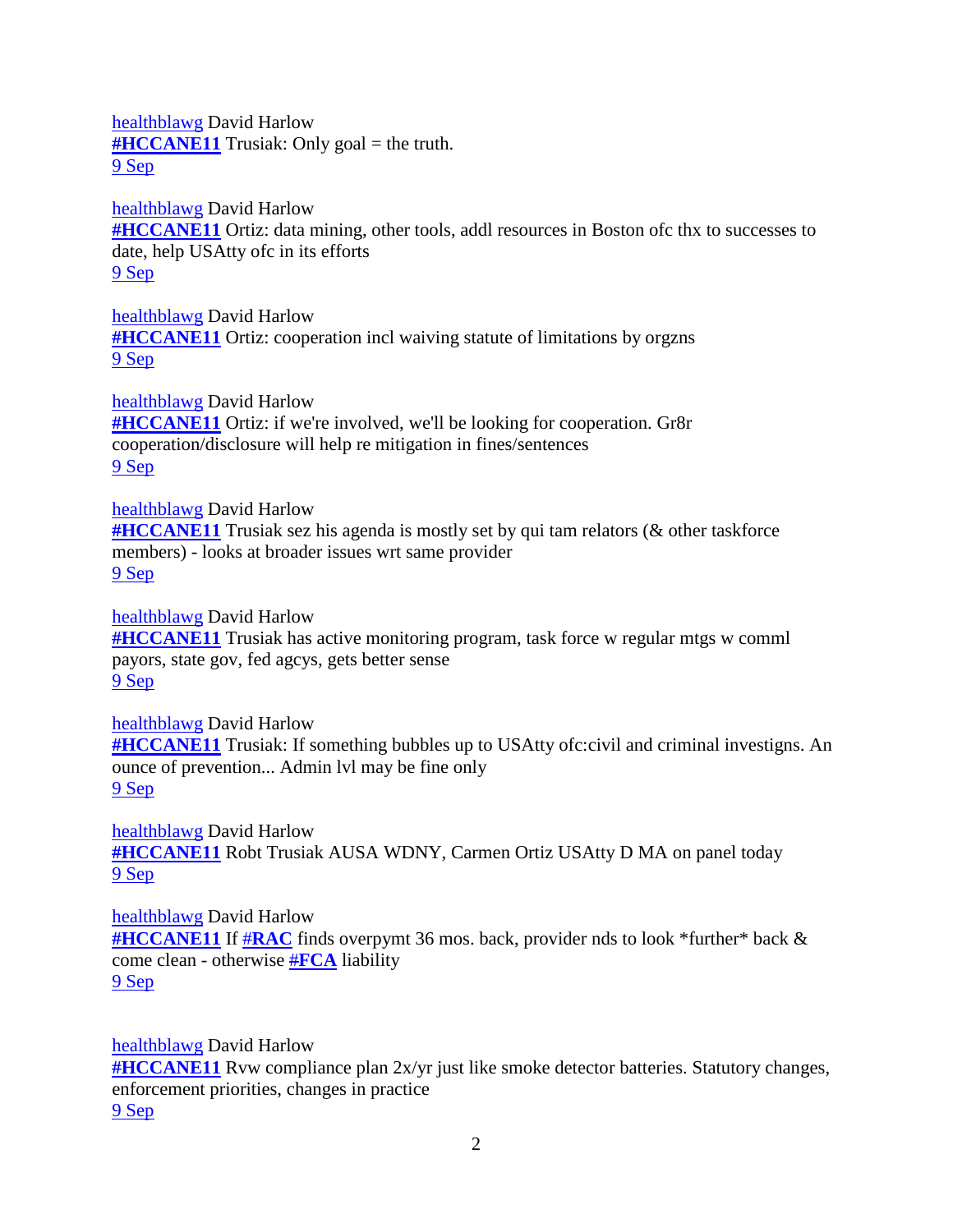[healthblawg](https://twitter.com/#%21/healthblawg) David Harlow **[#HCCANE11](https://twitter.com/#%21/search?q=%23HCCANE11)** the prosecutors' panel as cleanup hitters this afternoon [9 Sep](https://twitter.com/#%21/healthblawg/status/112238387112591360)

[healthblawg](https://twitter.com/#%21/healthblawg) David Harlow **[#HCCANE11](https://twitter.com/#%21/search?q=%23HCCANE11)** I'm up next, and I will not tweet my own preso, and haven't prescheduled any. [9 Sep](https://twitter.com/#%21/healthblawg/status/112213806188470272)

[healthblawg](https://twitter.com/#%21/healthblawg) David Harlow **[#HCCANE11](https://twitter.com/#%21/search?q=%23HCCANE11)** #**[RAC](https://twitter.com/#%21/search?q=%23RAC)** med necessity rvws doubled in last 2 quarters - admits by MDs, but hits hospitals [9 Sep](https://twitter.com/#%21/healthblawg/status/112213454198280193)

[healthblawg](https://twitter.com/#%21/healthblawg) David Harlow **[#HCCANE11](https://twitter.com/#%21/search?q=%23HCCANE11)** Don Romano serving up alphabet soup for lunch. If it weren't so crazy it would be hilarious. [9 Sep](https://twitter.com/#%21/healthblawg/status/112209351132971008)

[healthblawg](https://twitter.com/#%21/healthblawg) David Harlow RT @**[rkumar](https://twitter.com/#%21/rkumar)**: @**[healthblawg](https://twitter.com/#%21/healthblawg)** if we think 140k codes of iCD10 are too many! Wait till Snomed takes over!! **[#HCCANE11](https://twitter.com/#%21/search?q=%23HCCANE11)** [9 Sep](https://twitter.com/#%21/healthblawg/status/112200088171978752)

[healthblawg](https://twitter.com/#%21/healthblawg) David Harlow **[#HCCANE11](https://twitter.com/#%21/search?q=%23HCCANE11)** 140K codes in ICD-10 !!! When will it end ? [9 Sep](https://twitter.com/#%21/healthblawg/status/112194496854372353)

[healthblawg](https://twitter.com/#%21/healthblawg) David Harlow **[#HCCANE11](https://twitter.com/#%21/search?q=%23HCCANE11)** Lahey is now having coders rvw claims to see whether documentation provided under ICD-9 will be sufficient under ICD-10 [9 Sep](https://twitter.com/#%21/healthblawg/status/112193092559446016)

[healthblawg](https://twitter.com/#%21/healthblawg) David Harlow **[#HCCANE11](https://twitter.com/#%21/search?q=%23HCCANE11)** Toughest job w ICD-10 will be MD training on documentation. 18K codes -> 140K codes. [9 Sep](https://twitter.com/#%21/healthblawg/status/112192215526289408)

[healthblawg](https://twitter.com/#%21/healthblawg) David Harlow **[#HCCANE11](https://twitter.com/#%21/search?q=%23HCCANE11)** 10-1-13 conversion date for ICD-10. Will take a couple yrs to realize full value (more granular coding) - affects many functions [9 Sep](https://twitter.com/#%21/healthblawg/status/112189322651893761)

[healthblawg](https://twitter.com/#%21/healthblawg) David Harlow **[#HCCANE11](https://twitter.com/#%21/search?q=%23HCCANE11)** » ICD-10 readiness: #**[compliance](https://twitter.com/#%21/search?q=%23compliance)** matter, not just IT [9 Sep](https://twitter.com/#%21/healthblawg/status/112187241392111616)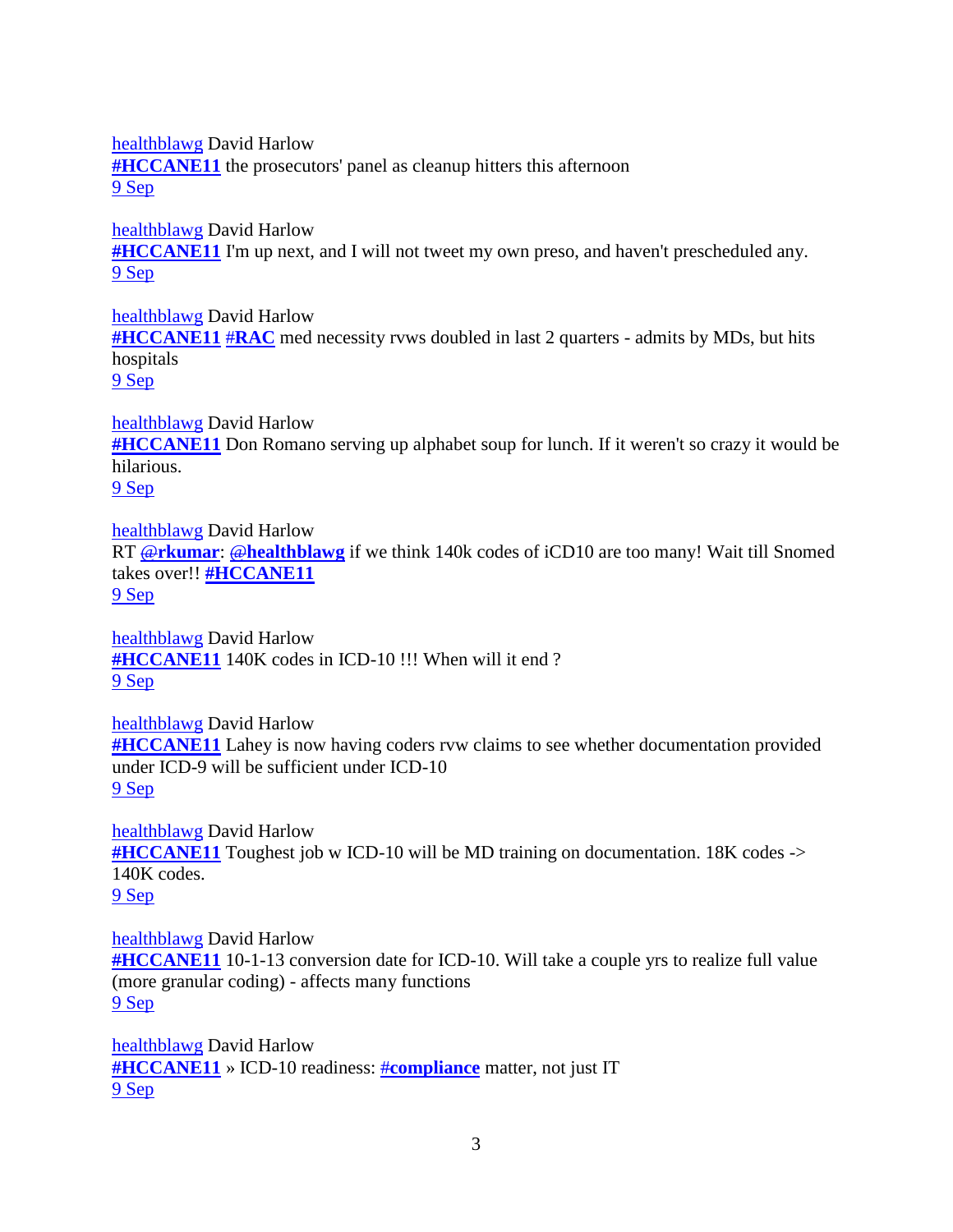[healthblawg](https://twitter.com/#%21/healthblawg) David Harlow **[#HCCANE11](https://twitter.com/#%21/search?q=%23HCCANE11)** If problems ID'd w claims on prebilling basis has an overpymt been ID'd? What if you see it likely indicates a past pattern? Hm. [9 Sep](https://twitter.com/#%21/healthblawg/status/112175219627671552)

[healthblawg](https://twitter.com/#%21/healthblawg) David Harlow **[#HCCANE11](https://twitter.com/#%21/search?q=%23HCCANE11)** Panel emphasizing value & limitations of conducting investigation under attyclient privilege [9 Sep](https://twitter.com/#%21/healthblawg/status/112170989621739520)

[healthblawg](https://twitter.com/#%21/healthblawg) David Harlow **[#HCCANE11](https://twitter.com/#%21/search?q=%23HCCANE11)** internal investigations panel: Karen Murray CCO Steward Larry Vernaglia Foley & Kelly Sauders D&T [9 Sep](https://twitter.com/#%21/healthblawg/status/112166672575639552)

[healthblawg](https://twitter.com/#%21/healthblawg) David Harlow

**[#HCCANE11](https://twitter.com/#%21/search?q=%23HCCANE11)** #**[ACA](https://twitter.com/#%21/search?q=%23ACA)** s.6002 MD pymt discl - modeled on MA law. Regs due soon - impl date not likely to slip. See [http://slidesha.re/nt3u7C](http://t.co/Scggmae) [9 Sep](https://twitter.com/#%21/healthblawg/status/112158860873187328)

[healthblawg](https://twitter.com/#%21/healthblawg) David Harlow **[#HCCANE11](https://twitter.com/#%21/search?q=%23HCCANE11)** Gov auditors extrapolation of improperly pd claims in some cases not subj to judicial rvw. Congress may hv some concerns abt this [9 Sep](https://twitter.com/#%21/healthblawg/status/112156786395582464)

[healthblawg](https://twitter.com/#%21/healthblawg) David Harlow **[#HCCANE11](https://twitter.com/#%21/search?q=%23HCCANE11)** #**[RAC](https://twitter.com/#%21/search?q=%23RAC)** prog expanded to Mcaid, Mcare Advantage & Mcare Part D. All states must sign up a #**[RAC](https://twitter.com/#%21/search?q=%23RAC)** by yr-end #**[ACA](https://twitter.com/#%21/search?q=%23ACA)** s.6411 [9 Sep](https://twitter.com/#%21/healthblawg/status/112155717133283330)

[healthblawg](https://twitter.com/#%21/healthblawg) David Harlow **[#HCCANE11](https://twitter.com/#%21/search?q=%23HCCANE11)** Remember: monetary and nonmonetary comp to docs must be reas, not vary w volume/value of referrals - even for employed docs #**[Stark](https://twitter.com/#%21/search?q=%23Stark)** [9 Sep](https://twitter.com/#%21/healthblawg/status/112155218002706432)

[healthblawg](https://twitter.com/#%21/healthblawg) David Harlow **[#HCCANE11](https://twitter.com/#%21/search?q=%23HCCANE11)** Practice pointer: must have clear policies, tracking systems & training - So CCO can know what is being done w docs [9 Sep](https://twitter.com/#%21/healthblawg/status/112154717676777472)

[healthblawg](https://twitter.com/#%21/healthblawg) David Harlow **[#HCCANE11](https://twitter.com/#%21/search?q=%23HCCANE11)** #**[ACA](https://twitter.com/#%21/search?q=%23ACA)** s.6409 #**[Stark](https://twitter.com/#%21/search?q=%23Stark)** self-disclosure protocol - #**[CMS](https://twitter.com/#%21/search?q=%23CMS)** had been wanting to set this up, but didn't have auth until this legislation [9 Sep](https://twitter.com/#%21/healthblawg/status/112153841222426624)